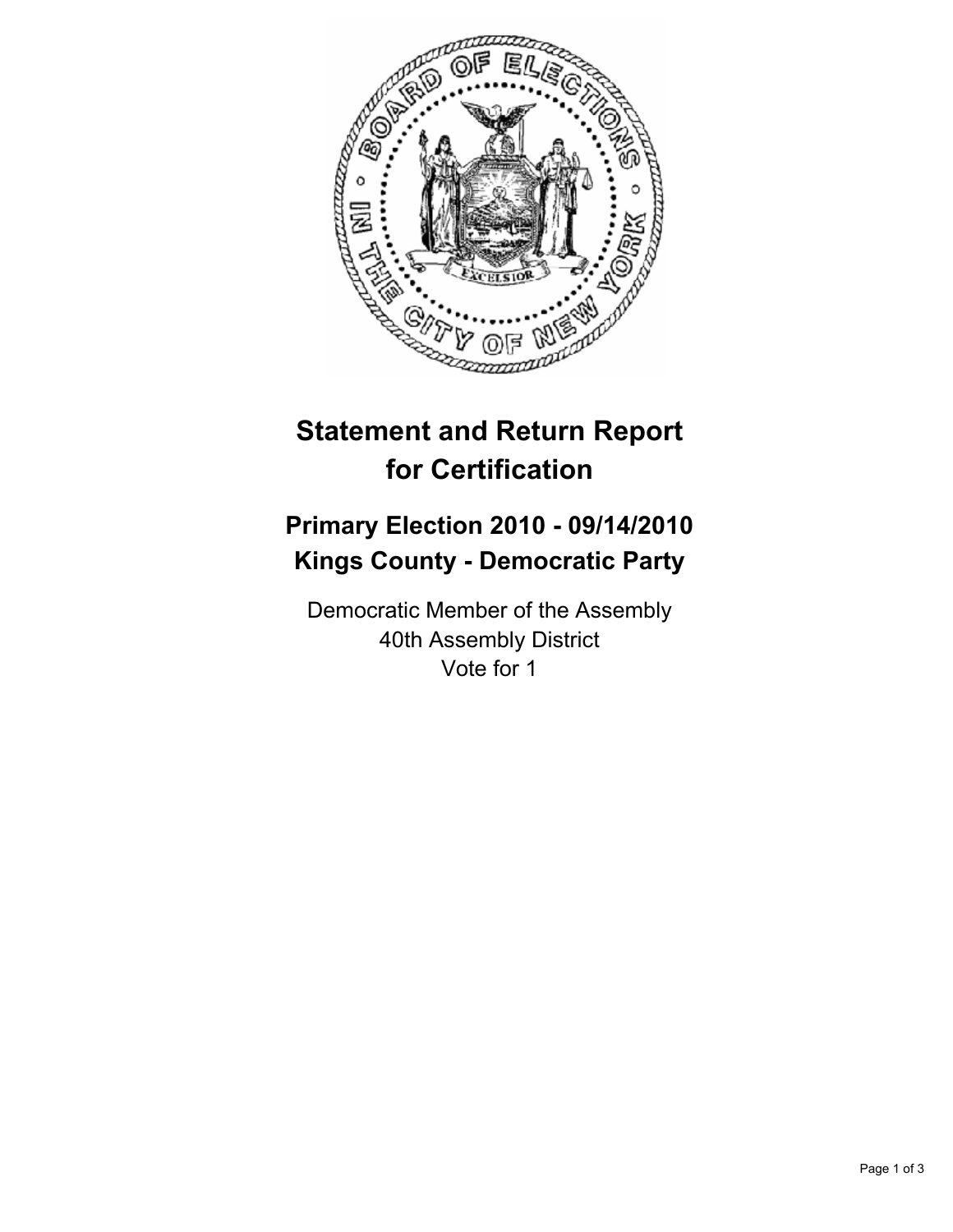

### **Assembly District 40**

| PUBLIC COUNTER             | 5,728 |
|----------------------------|-------|
| <b>EMERGENCY</b>           | 11    |
| ABSENTEE/MILITARY          | 79    |
| <b>AFFIDAVIT</b>           | 60    |
| <b>INEZ D BARRON</b>       | 3,715 |
| <b>KENNETH EVANS</b>       | 1,264 |
| CAROL A FAISON (WRITE-IN)  |       |
| JOHN C WHITHEAD (WRITE-IN) |       |
| MANUEL BURGOS (WRITE-IN)   | 2     |
| <b>Total Votes</b>         | 4.983 |